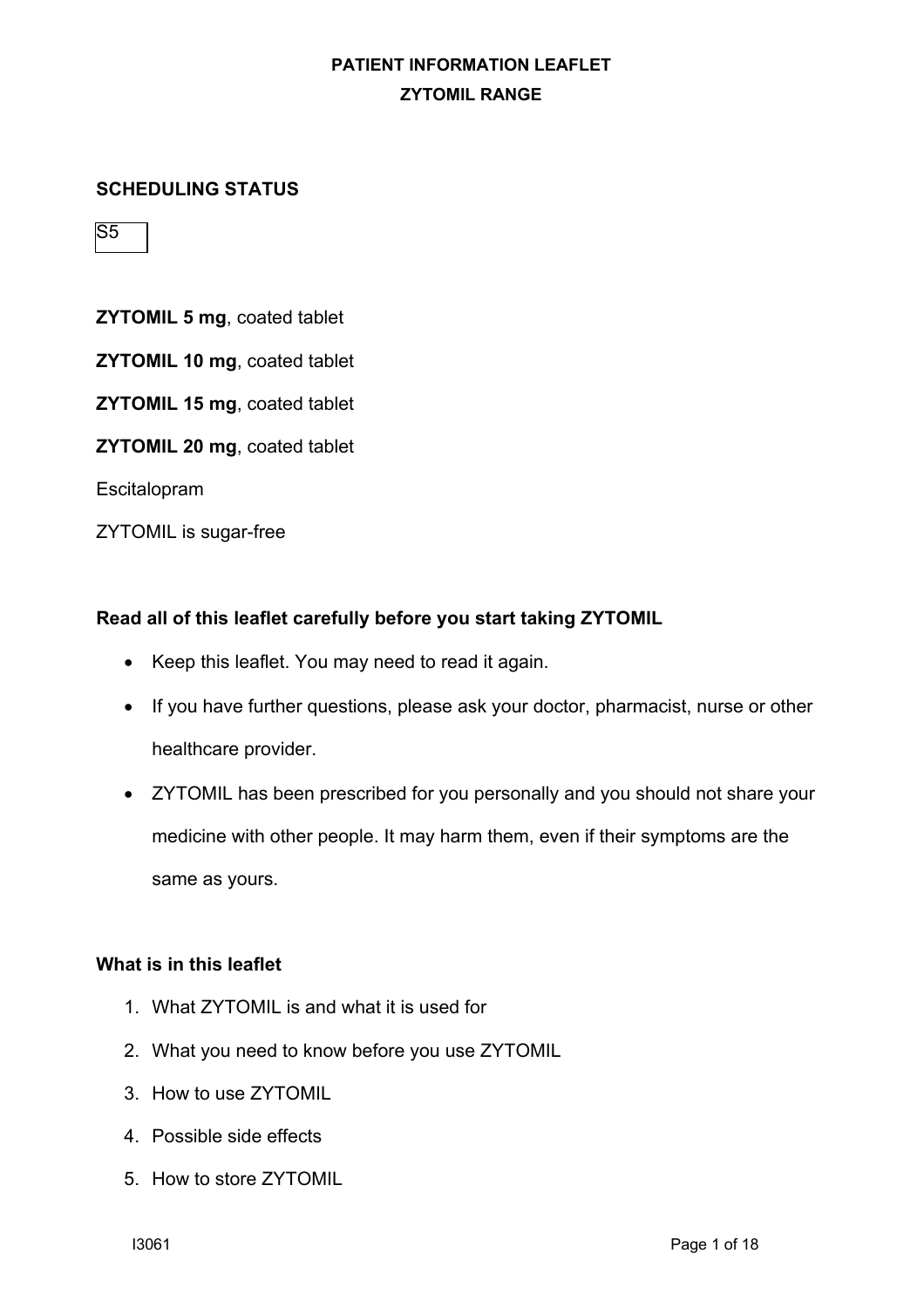6. Contents of the pack and other information

## **1. What ZYTOMIL is and what it is used for**

ZYTOMIL is an antidepressant which belongs to the SSRI group (selective serotonin reuptake inhibitors).

ZYTOMIL is used to treat:

- Major depression
- Panic disorder with or without agoraphobia (e.g. fear of leaving the house, entering shops, being in crowds and in public places)
- Social anxiety disorder (social phobia)
- Generalised anxiety disorder
- Obsessive-compulsive disorder.

## **2. What you need to know before you take ZYTOMIL**

### **Do not take ZYTOMIL:**

- if you are hypersensitive (allergic) to escitalopram, or to any of the ingredients of ZYTOMIL (see section 6)
- If you are under the age of 18 years (see Take special care with ZYTOMIL).
- If you are taking any other medicines for depression such as monoamine oxidase inhibitors (MAOI). At least 14 days should pass between stopping such medication and starting with ZYTOMIL (see Other medicines with ZYTOMIL).
- If you are taking other MAO inhibitors such as selegiline (used in the treatment of Parkinson's disease), moclobemide (used in the treatment of depression) and linezolid (an antibiotic).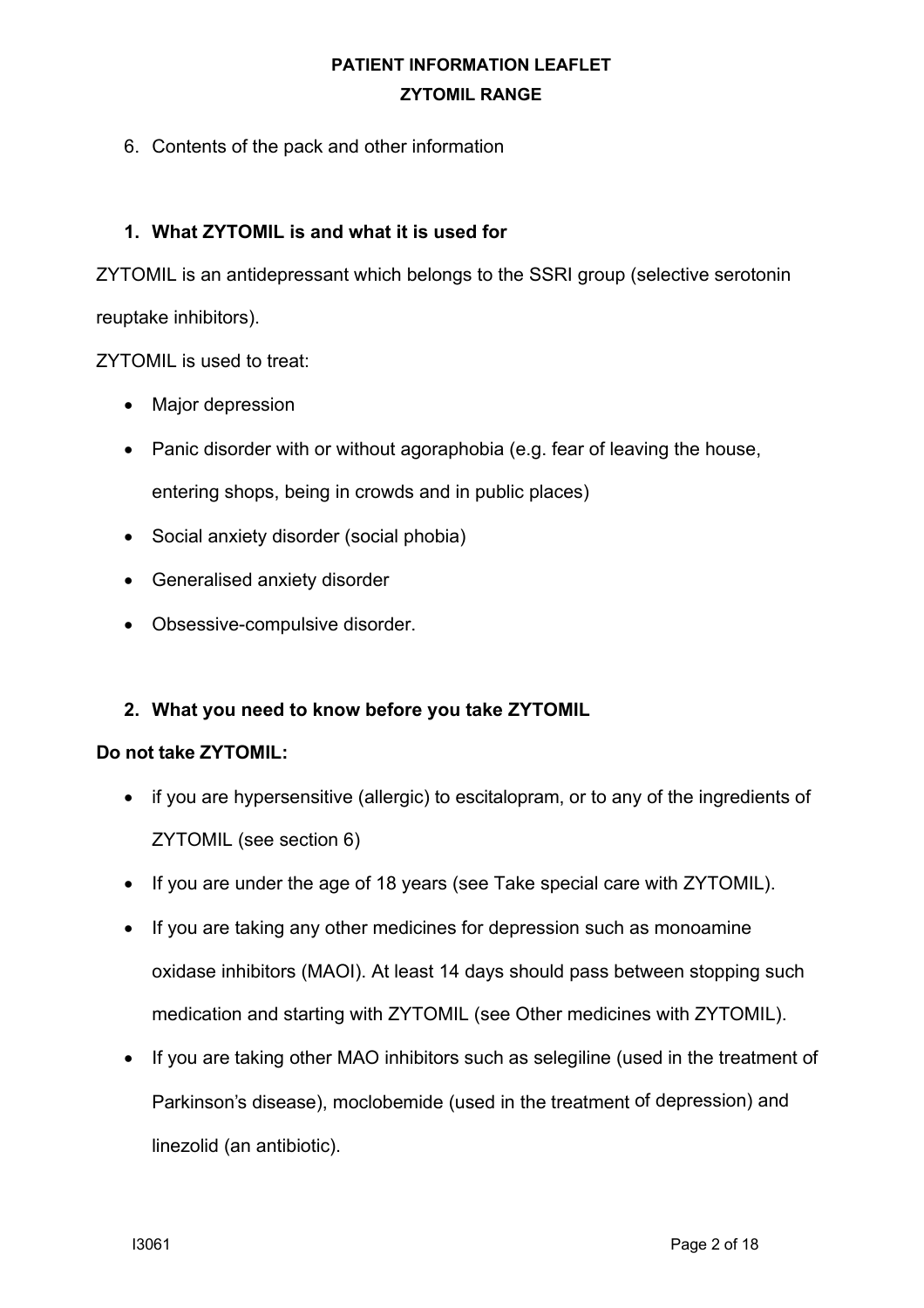- If you are taking the antibiotic linezolid, as your dosage may need to be adjusted.
- If you are taking pimozide (an antipsychotic medicine), as it may lead to heart problems.
- If you were born with or have had an episode of abnormal heart rhythm (as determined by an ECG: a test performed to check for problems with your heart).
- If you take medicines for heart rhythm problems or that may affect the heart's rhythm (see Other medicines with ZYTOMIL).
- If you are pregnant or breastfeeding your baby (see Pregnancy and breastfeeding).
- If you have a condition called porphyria (a rare blood disorder with symptoms such as severe abdominal pain, pain in your chest, back or legs, vomiting or a rapid heartbeat).

### **Warnings and precautions**

### **Take special care with ZYTOMIL:**

- ZYTOMIL should not be used by children and adolescents under 18 years (see Do not take ZYTOMIL). Patients under 18 are more likely to experience side effects such as suicide attempt, suicidal thoughts and hostility (mainly aggression, oppositional behaviour and anger) when they take ZYTOMIL. The long-term safety effects concerning growth and development of ZYTOMIL in this age group have not yet been studied.
- If you are depressed and/or have anxiety disorders, you can sometimes have thoughts of harming or killing yourself. These may be increased when first starting antidepressants, since these medicines take time to work (usually about two weeks but sometimes longer).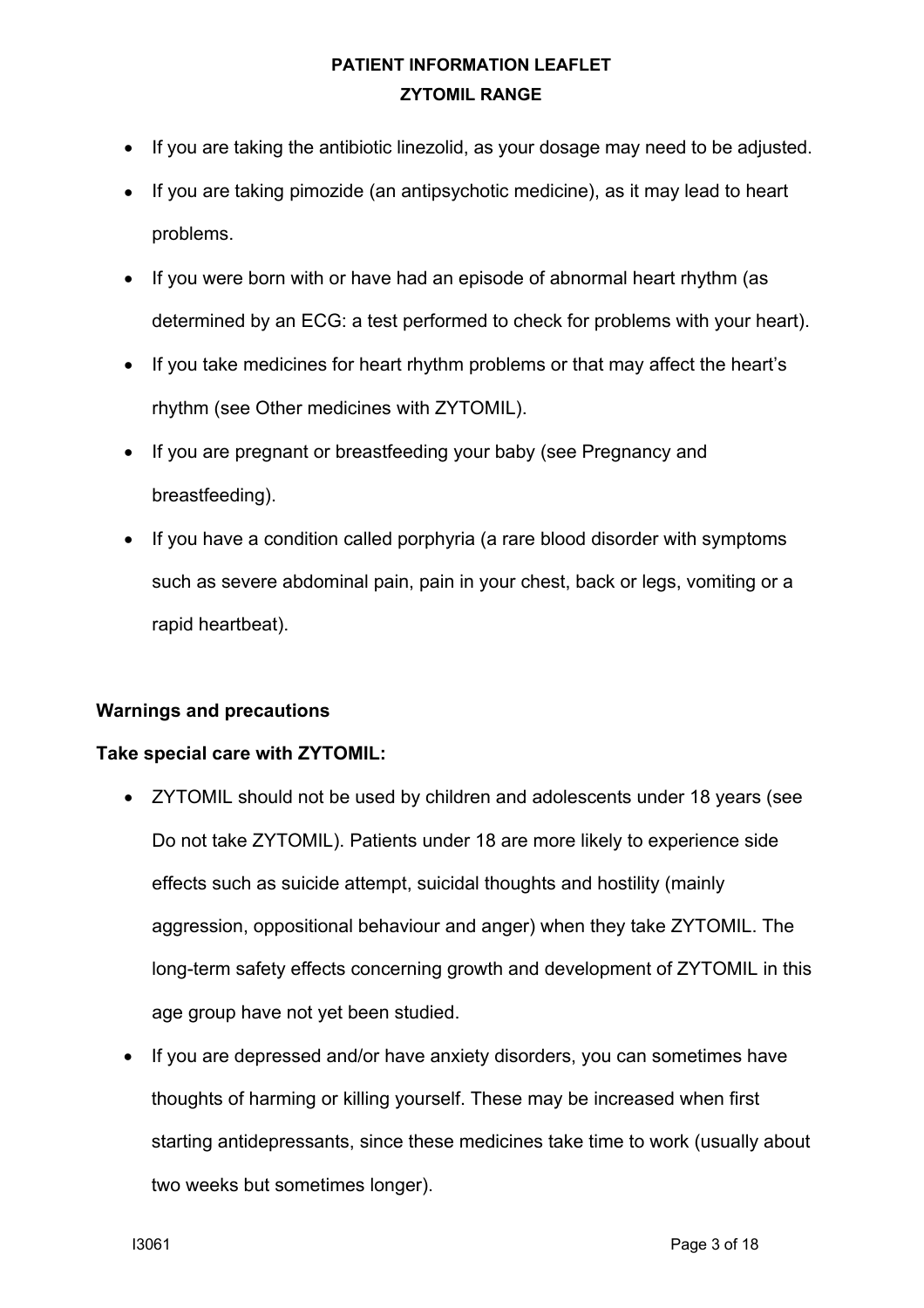- If you have previously had thoughts about killing or harming yourself.
- Your doctor will monitor your treatment and your progress carefully for the first few weeks. If you have any thoughts of harming or killing yourself at any time, contact your doctor immediately or go to a hospital straight away.
- You may find it helpful to tell a relative or close friend that you are depressed or have an anxiety disorder, and ask them to read this leaflet. You might ask them to tell you if they think your depression or anxiety is getting worse, or if they are worried about changes in your behaviour.
- If you suffer or have suffered from heart problems or have recently had a heart attack.
- If your treatment is to be discontinued. Do not stop taking ZYTOMIL without talking to your doctor. If you stop taking your ZYTOMIL tablets suddenly, you may experience withdrawal effects (see If you stop taking ZYTOMIL).
- If you are an elderly person (older than 65 years).
- If you have liver or kidney impairment.
- If you get seizures (epilepsy) during treatment with ZYTOMIL, or have a history of epilepsy and there is an increase in seizure frequency your treatment will need to be gradually discontinued.
- If you are receiving electroconvulsive treatment for your depression.
- If you have episodes of mania (overactive behaviour or thoughts).
- If you have pre-existing slow heart rate.
- If you are a diabetic (high blood sugar) as your dose of diabetic medicine may need to be adjusted.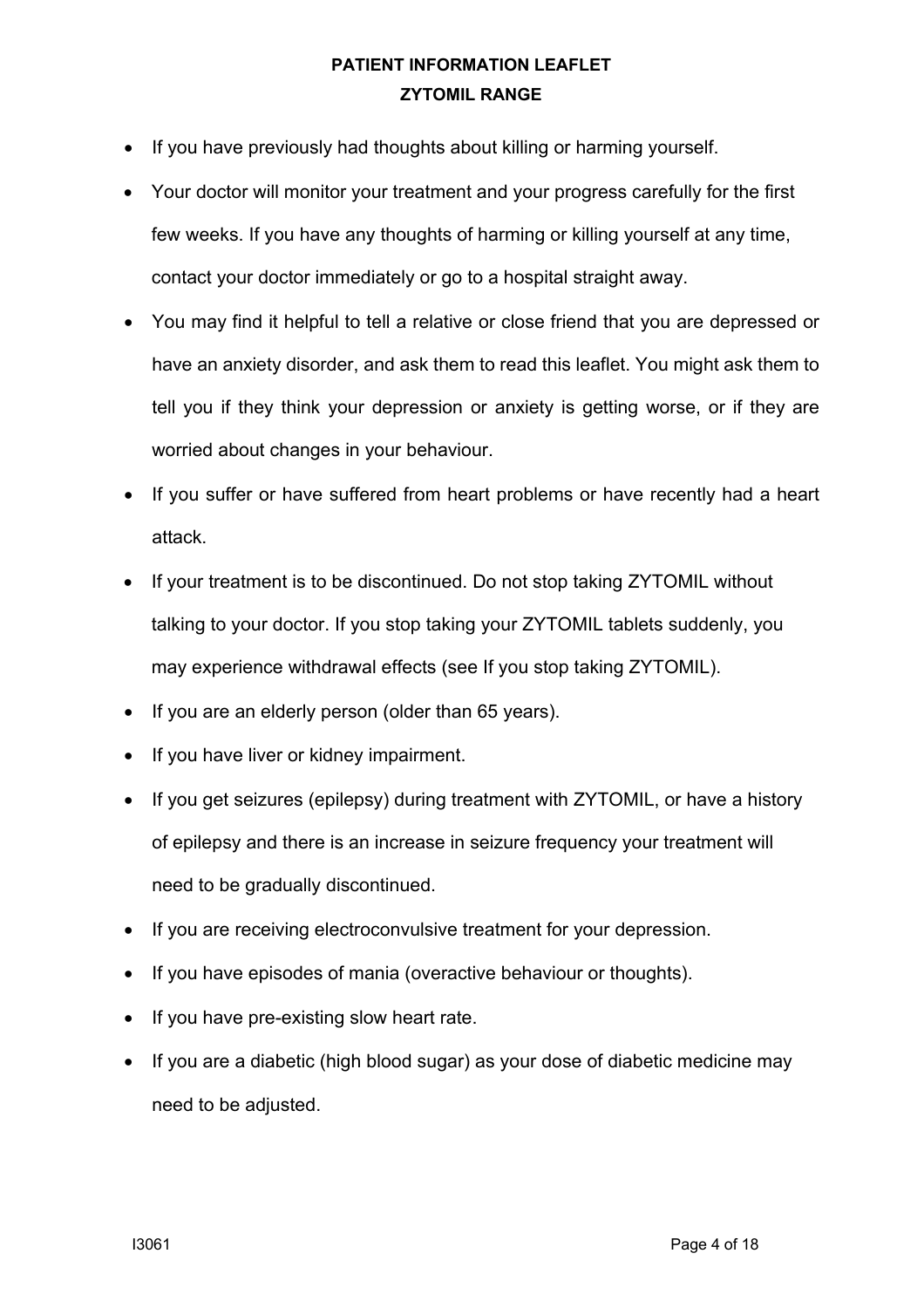- If your anxiety increases during treatment. Some patients with panic disorder may experience increased anxiety symptoms at the start of treatment with ZYTOMIL. This reaction usually disappears within two weeks of continued treatment. Your doctor will start you on a lower dose in order to reduce the likelihood of increased anxiety attacks.
- If you experience a feeling of restlessness, usually within the first few weeks of treatment (see Possible side effects).
- If you have a decreased level of sodium in the blood as a result of severe diarrhoea and vomiting or use of diuretics.
- If you are taking other similar medicines for a mental condition, antiinflammatory drugs (NSAIDs) or aspirin and have a history of bleeding disorders as ZYTOMIL may increase the risk of bleeding.
- if you are pregnant and your doctor has prescribed ZYTOMIL for you in the month before your baby is due, there is a risk of excessive bleeding after childbirth
- If you are taking medicine to prevent the clotting of blood (e.g. warfarin) or are prone to bleed easily as ZYTOMIL may increase the risk of bleeding.
- If you take medicines to treat pain (e.g. tramadol), or migraine (e.g. sumatriptan) as you may be at risk of serotonin syndrome (a condition with symptoms such as agitation or restlessness, dilated pupils and heavy sweating).
- If you take medicines containing lithium or tryptophan as the effects of ZYTOMIL may be increased (see Other medicines with ZYTOMIL).
- If you suffer from glaucoma (an eye condition that can result in the damage of the optic nerve).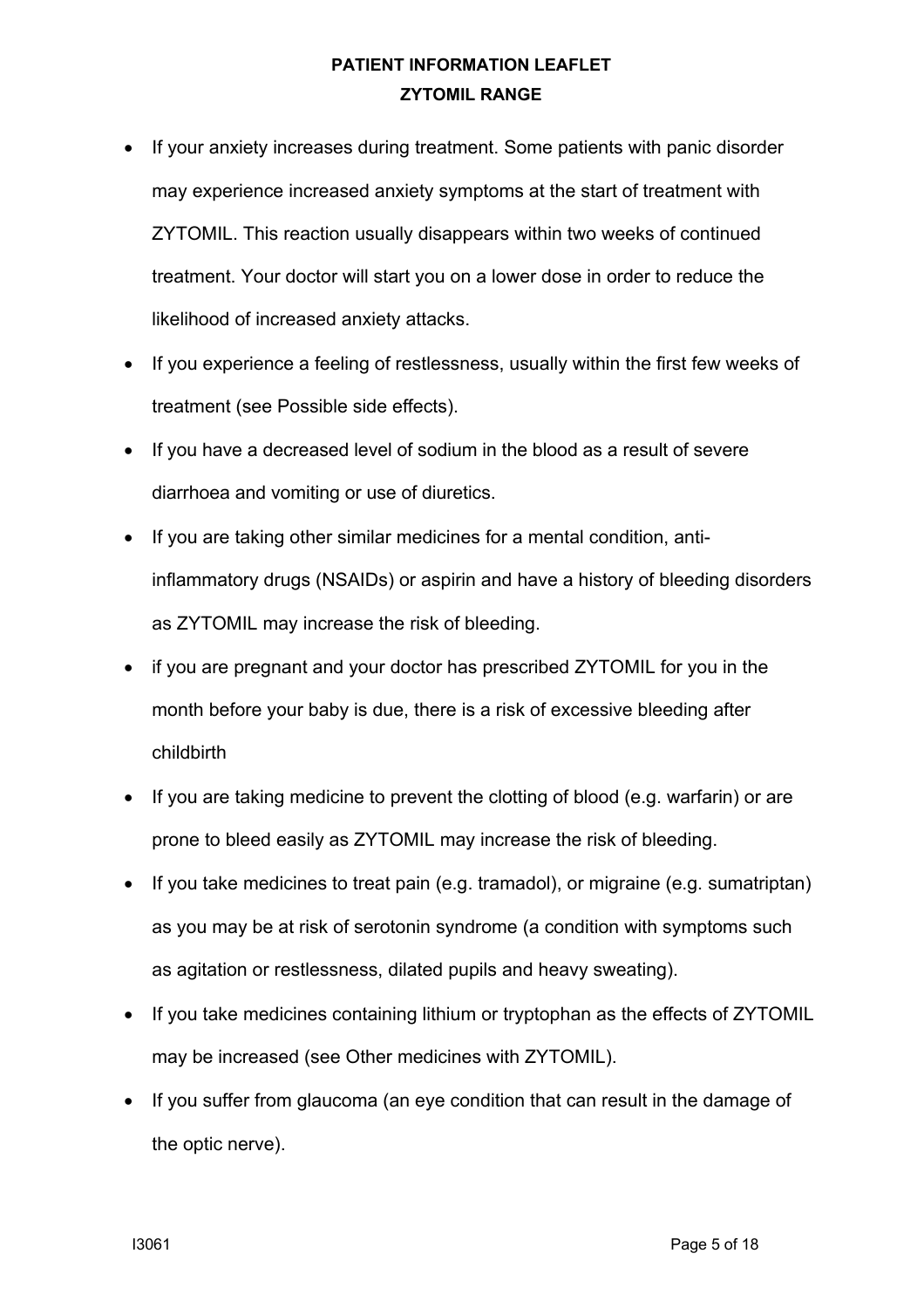- ZYTOMIL should not be used with monoamine oxidase inhibitors, imipramine, other medicines that increase serotonin levels, moclobemide, alcohol, warfarin or cimetidine (see Other medicines with ZYTOMIL and ZYTOMIL with food and drink).
- If you are taking St. John's Wort (a herbal medicine) as this may result in unwanted side effects (see Other medicines with ZYTOMIL).
- If you are 50 years or older. An increased risk of bone fractures has been observed in patients aged 50 years or older taking ZYTOMIL.

## **Other medicines and ZYTOMIL**

Always tell your healthcare provider if you are taking any other medicine. (This includes complementary or traditional medicines.)

- Do not take any other medicines to treat depression (for example monoamine oxidase inhibitors, imipramine, other serotonergic medicines (a medicine that affects the release of serotonin, a type of hormone), linezolid and moclobemide) without consulting your doctor as they may interact with ZYTOMIL (see Do not take ZYTOMIL).
- Do not take ZYTOMIL if you take medicines that may affect the heart's rhythm such as pimozide (see Do not take ZYTOMIL).

Tell your doctor if you are taking any of the following medicines:

- Selegiline (used to treat Parkinson's disease) increases the risk of side effects.
- Medicines that prolong or affect the heart rhythm (phenothiazide derivatives, pimozide, haloperidol), tricyclic antidepressants, certain antimicrobial medicines (sparfloxacin, moxifloxacin, erythromycin IV, pentamidine,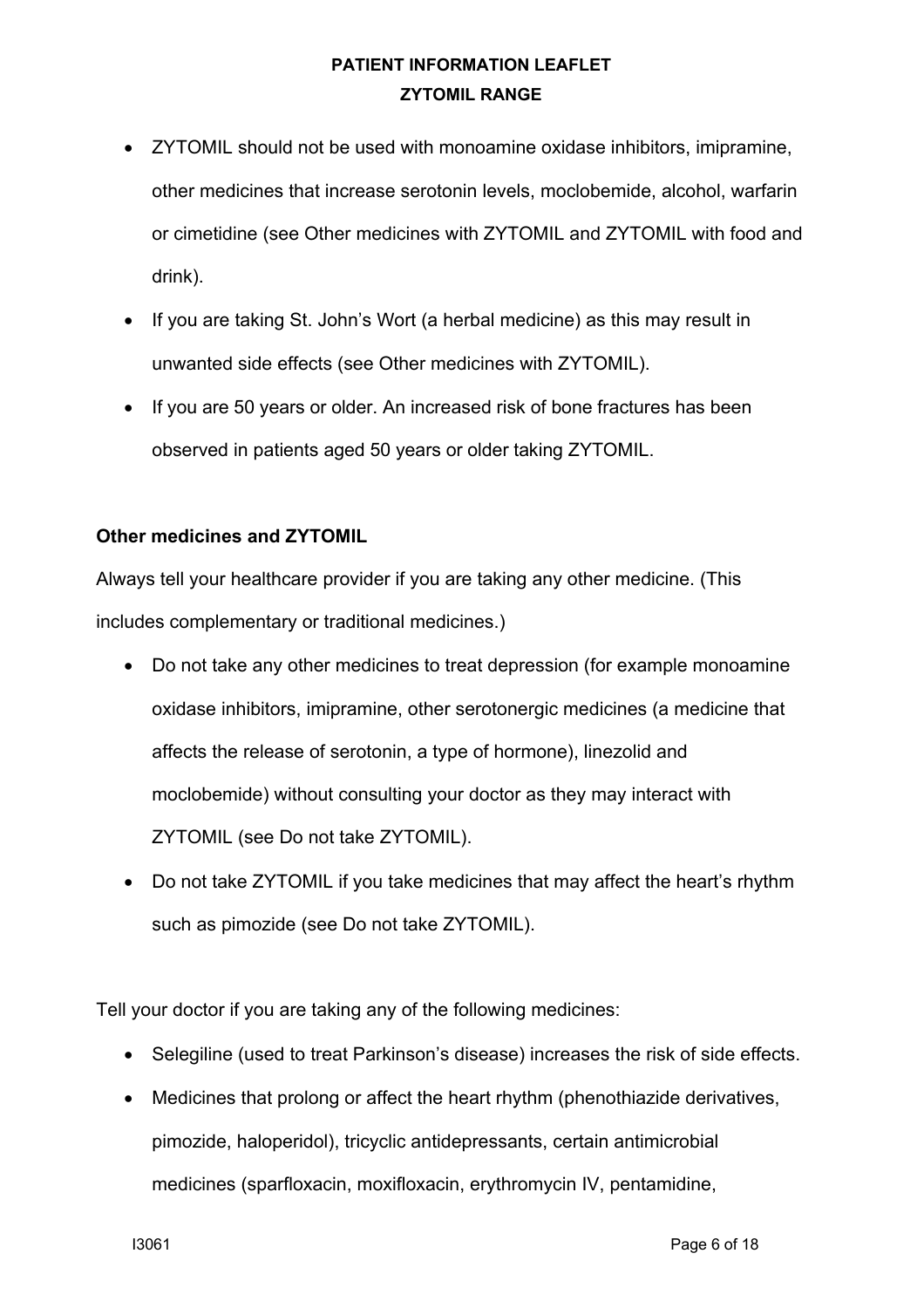antimalarial treatment particularly halofantrine), certain medicines to treat allergies (mizolastine), as they may affect the way ZYTOMIL works (see Do not take ZYTOMIL).

- Medicines used to treat heart burn or stomach ulcer such as cimetidine interact with the breakdown of escitalopram, and the dose of ZYTOMIL may need to be changed.
- Sumatriptan and similar medicines (used to treat migraine) and tramadol (used against severe pain). These medicines may increase the risk of side effects (see Take special care with ZYTOMIL).
- Lithium (used in the treatment of manic-depressive disorder) and tryptophan (used by the body to generate serotonin which helps control your mood and sleep).
- Neuroleptics (medicines used to treat schizophrenia and other severe mental problems e.g. phenothiazines, thioxanthenes and butyrophenones), mefloquine (an antimalarial medicine), bupropion (an antidepressant medicine) and tramadol (medicine used to treat moderate to severe pain) and antidepressants (tricyclics, SSRIs) due to a possible risk of a lowered threshold for seizures.
- Flecainide, propafenone, and metoprolol (used in cardiovascular disease); desipramine, clomipramine, and nortriptyline (antidepressants); and risperidone, thioridazine, and haloperidol (antipsychotics). The dosage of ZYTOMIL may need to be adjusted.
- St. John's Wort (*Hypericum perforatum*) a herbal remedy used for depression (see Take special care with ZYTOMIL).
- Do not use alcohol while taking ZYTOMIL.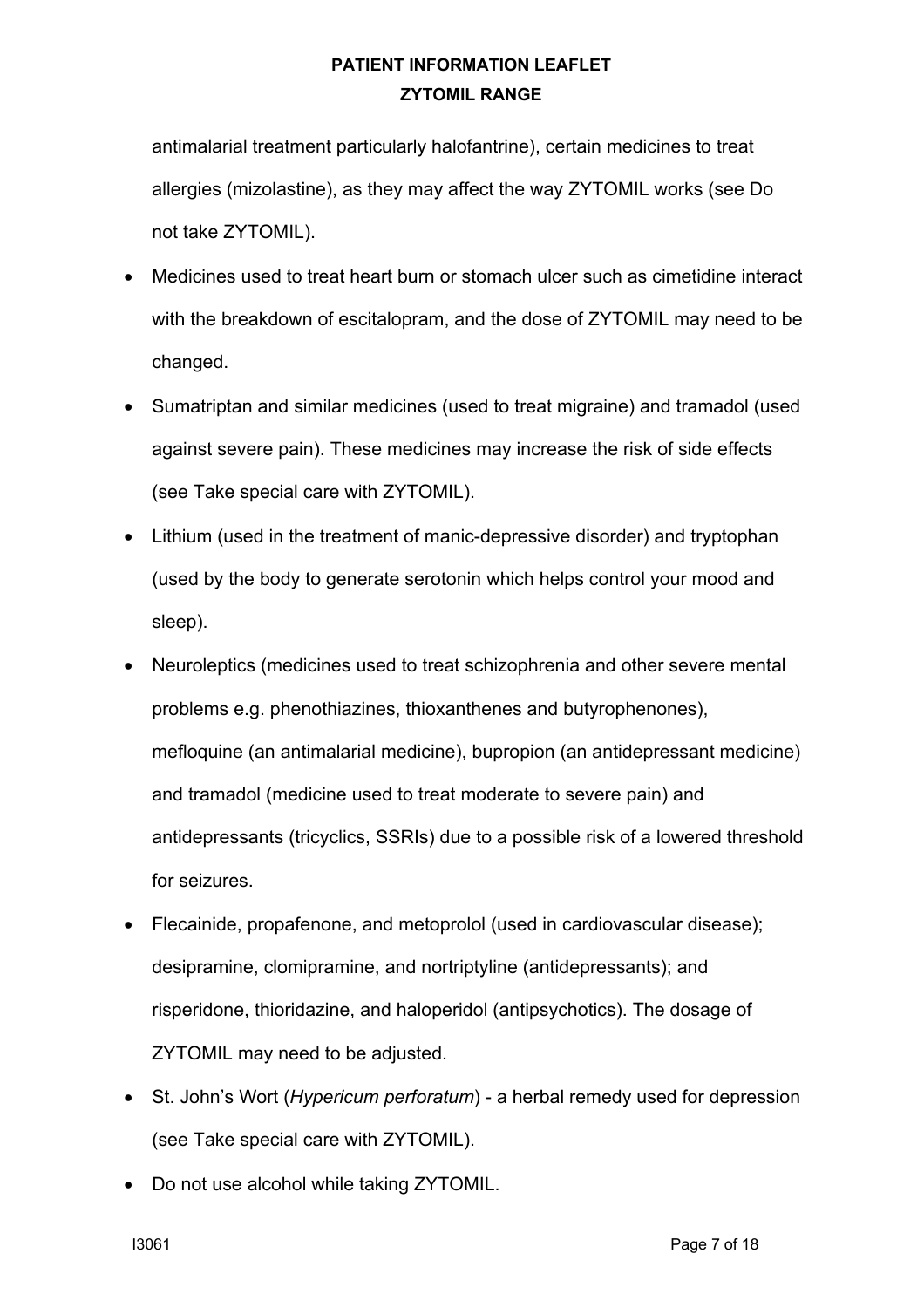- Medicines which lower potassium or magnesium levels in the blood as they may result in unwanted side effects.
- Pimozide, an antipsychotic medicine, as it may affect the heart's rhythm (see Do not take ZYTOMIL).
- Aspirin and non-steroidal anti-inflammatory drugs (medicines used for pain relief or to thin the blood) may increase the risk of bleeding.
- Warfarin (medicine used to thin the blood). Your doctor may check the coagulation time of your blood when starting and discontinuing ZYTOMIL in order to verify that your dose of anti-coagulant is still adequate.

### **ZYTOMIL with food and drink**

ZYTOMIL can be taken with or without food.

Avoid consuming alcohol whilst taking ZYTOMIL (see Other medicines with ZYTOMIL).

### **Pregnancy, breastfeeding and fertility**

If you are pregnant or breastfeeding your baby, please consult your doctor, pharmacist or other healthcare professional for advice before using ZYTOMIL.

If you take ZYTOMIL near the end of your pregnancy there may be an increased risk of heavy vaginal bleeding shortly after birth, especially if you have a history of bleeding disorders. Your doctor or midwife should be aware that you are taking ZYTOMIL so they can advise you.

You should not use ZYTOMIL if you are pregnant or breastfeeding (see Do not take ZYTOMIL).

### **Driving and using machines:**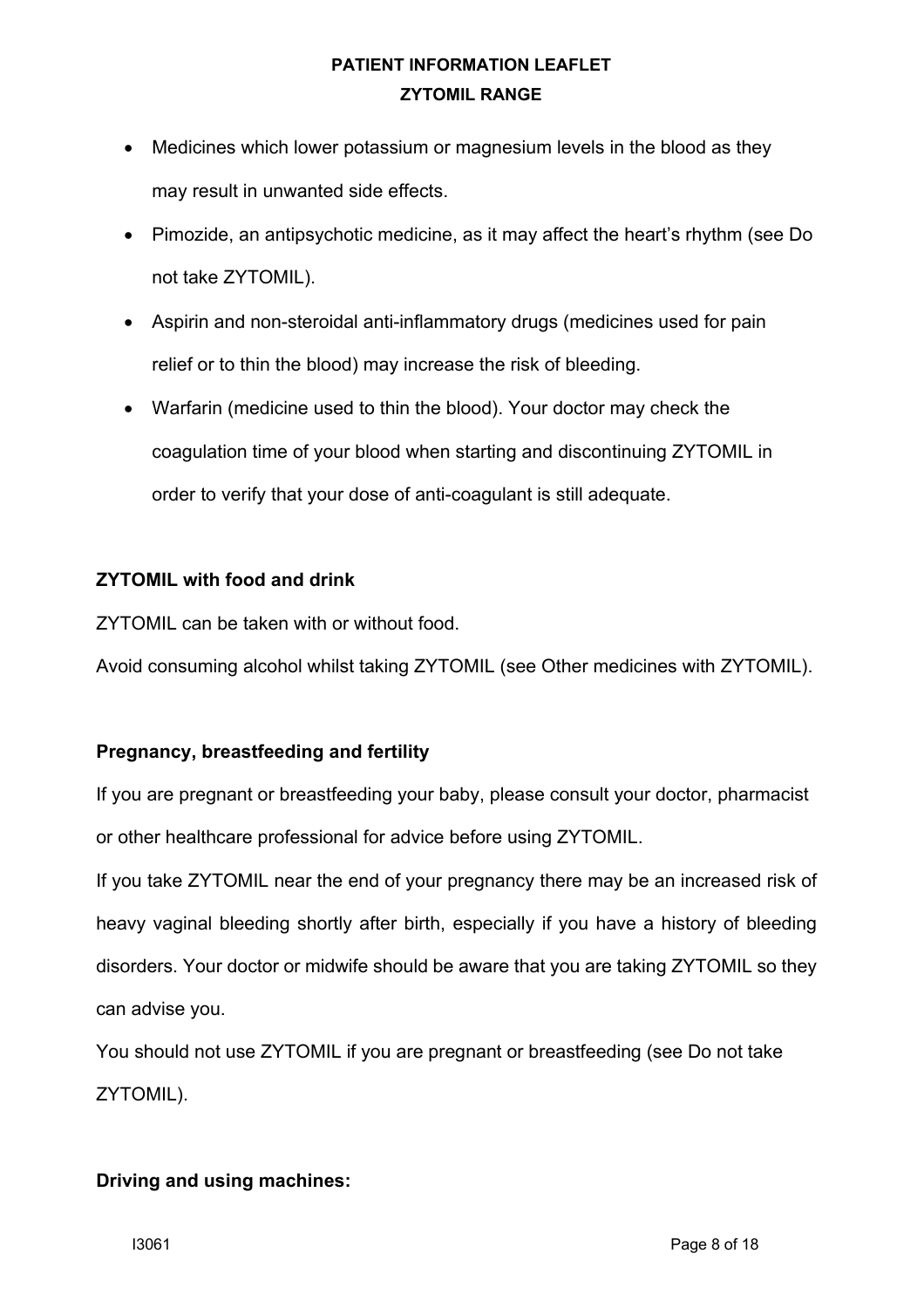ZYTOMIL may impair your ability to drive and use machinery. Take care if you feel dizzy, tired or drowsy while using ZYTOMIL.

It is not always possible to predict to what extent ZYTOMIL may interfere with the daily activities of a patient. Patients should ensure that they do not engage in the above activities until they are aware of the measure to which ZYTOMIL affects them.

### **3. How to take ZYTOMIL**

Do not share medicines prescribed for you with any other person. Always use ZYTOMIL exactly as your doctor has instructed. You should check with your doctor or pharmacist if you are unsure.

### **Major depression:**

The usual dose of ZYTOMIL is 10 mg taken as one daily dose. The dose can be increased by your doctor to a maximum of 20 mg per day, depending on your response to treatment.

## **Panic disorders, with or without agoraphobia:**

The starting dose of ZYTOMIL is 5 mg as one daily dose for the first week before increasing the dose to 10 mg per day. The dose may be further increased by your doctor to a maximum of 20 mg per day, depending on your response to treatment.

## **Social anxiety disorder (social phobia):**

The usual dose of ZYTOMIL is 10 mg taken as one daily dose. Depending on your response to the treatment, your doctor may increase the dose to a maximum of 20 mg daily.

### **Generalised anxiety disorder:**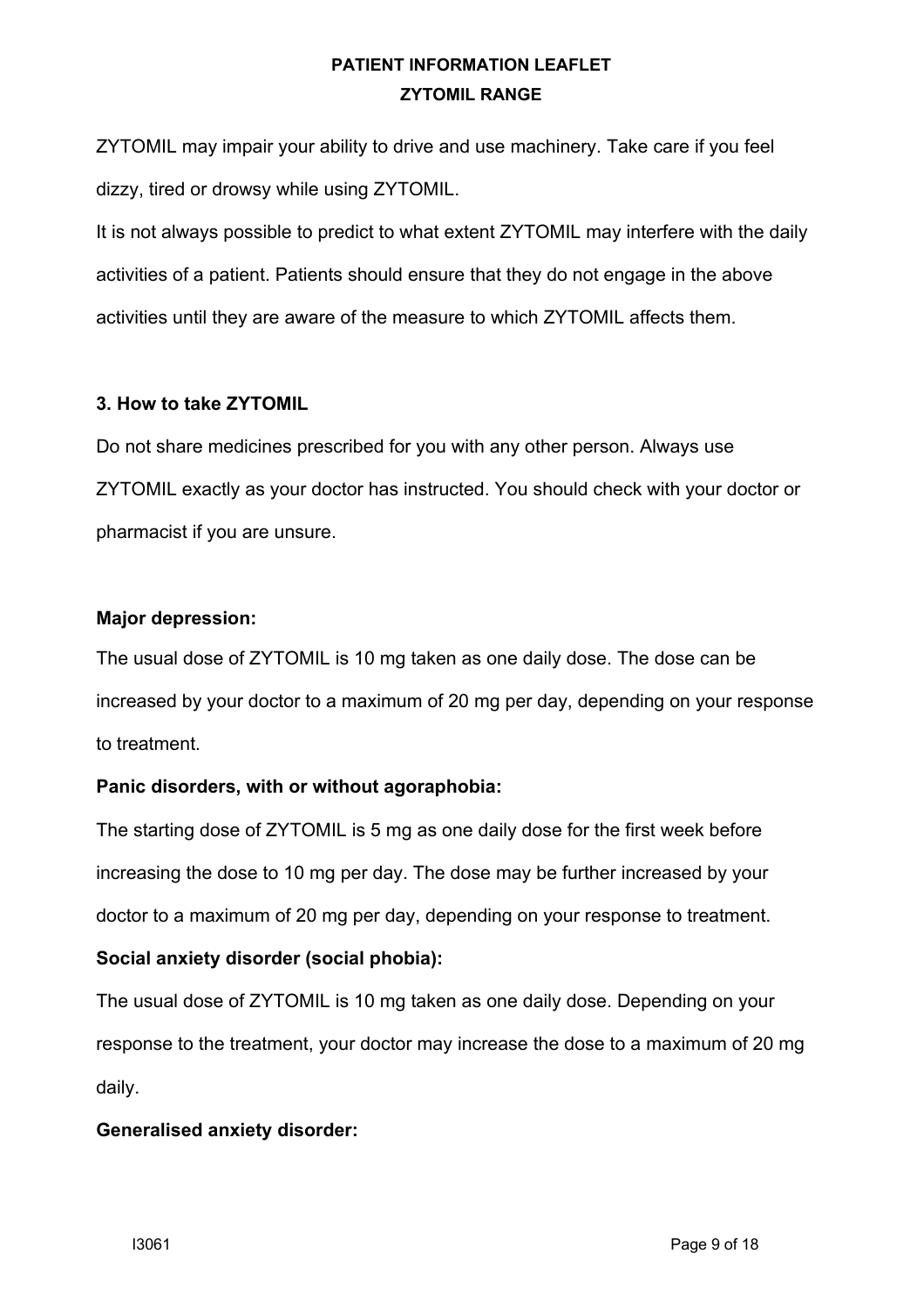The usual dose of ZYTOMIL is 10 mg taken as one daily dose. The dose may be increased by your doctor to a maximum of 20 mg per day, depending on your response to treatment.

### **Obsessive-compulsive Disorder (OCD):**

The usual dose of ZYTOMIL is 10 mg taken as one daily dose. The dose may be increased by your doctor to a maximum of 20 mg daily, depending on your response to treatment.

## **Children and adolescents (below 18 years of age):**

ZYTOMIL should not be given to children and adolescents under the age of 18 (see Do not take ZYTOMIL).

Your doctor will tell you how long your treatment with ZYTOMIL will last. Do not stop treatment early because you may experience unwanted side effects. If you have the impression that the effect of ZYTOMIL is too strong or too weak, tell

your doctor or pharmacist.

## **If you take more ZYTOMIL than you should:**

In the event of overdosage, consult your doctor or pharmacist. If neither is available,

contact the nearest hospital or poison control centre.

Take this leaflet and any remaining tablets with you so that your doctor may know what you have taken. In the event of overdose, your doctor will treat the symptoms.

## **Symptoms of overdose may include:**

• increasing tiredness, weakness, sedation, dizziness, tremor, nausea, sleepiness, drowsiness and increase heart rate.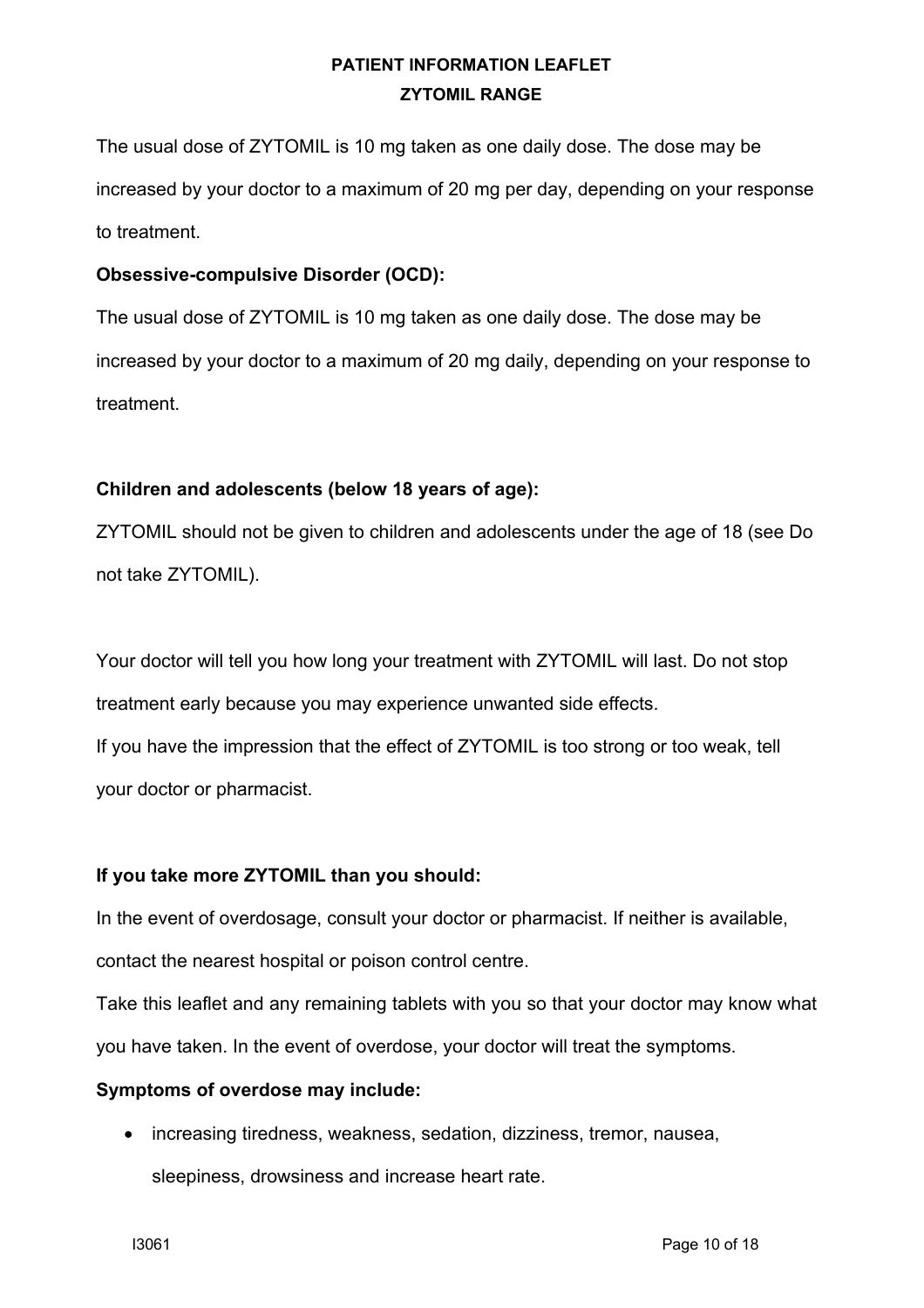### **If you forget to take ZYTOMIL:**

Take the missed dose as soon as possible. However, if it is almost time for your next dose, continue to take the next tablet at the usual time. **Do not take a double dose to make up for forgotten individual doses.**

### **If you stop taking ZYTOMIL**

Do not stop taking your medicine abruptly as this may result unwanted side effects. Your doctor will prescribe the gradual lowering of the dose.

The most common reported reactions are dizziness, tingling (pins and needles), numbness, sleep disturbances (including insomnia and nightmares), agitation or anxiety, nausea and/or vomiting, tremor (shaking), confusion, sweating, headache, diarrhoea, palpitations (rapid heartbeat), emotional instability, irritability and visual disturbances. These events are mild to moderate however, in some patients they may be severe.

### **4. Possible side effects**

ZYTOMIL can have side effects.

Not all side effects reported for ZYTOMIL are included in this leaflet. Should your general health worsen, or if you experience any untoward effects while using ZYTOMIL, please consult your healthcare provider for advice.

If any of the following happens, stop using ZYTOMIL and tell your doctor immediately or go to the casualty department at your nearest hospital:

• swelling of the hands, feet, ankles, face, lips, mouth or throat, which may cause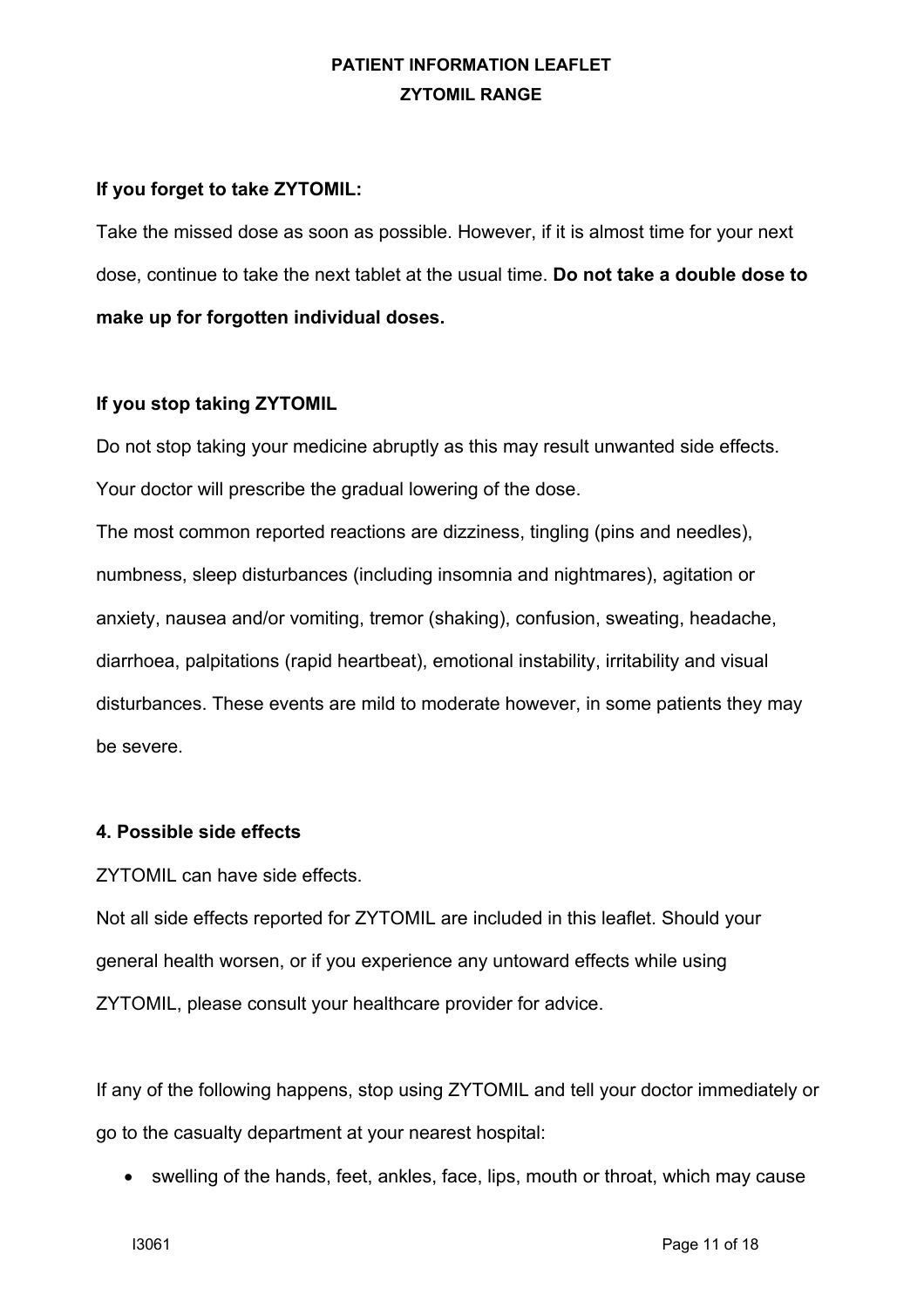difficulty in swallowing or breathing

• rash or itching

These are all very serious side effects. If you have them, you may have had a serious allergic reaction to ZYTOMIL. You may need urgent medical attention or hospitalisation.

Tell your doctor immediately or go to the casualty department at your nearest hospital if you notice any of the following:

- Easy or excessive bruising, superficial bleeding or prolonged bleeding from cuts, nose, gums or blood in urine or stools
- Chronic pain and/or tremors
- Having the feeling of great excitement or euphoria, delusions, overactivity, hostility, suicidal thoughts (thinking of killing yourself) and suicidal behaviour, having hallucinations (strange visions or sounds)
- Seizures (fits), shivering, rapid or slow heartbeat, increased sweating, confusion, mood swings, fever, tremor, involuntary eye movements, spasmodic jerky contraction of groups of muscles, difficulty moving, abnormal coordination or balance (known as serotonin syndrome, due to too much serotonin in the brain)
- Fast, irregular heartbeat, fainting which could be symptoms of a life-threatening condition known as *torsades de pointes*, chest pain
- Gastrointestinal bleeding, symptoms which may include vomiting red blood, vomiting black blood, bloody stool or black stool
- Yellowing of the skin and the whites of the eyes (jaundice)
- Difficulty urinating, inability to completely empty the bladder.

These are all serious side effects. You may need urgent medical attention.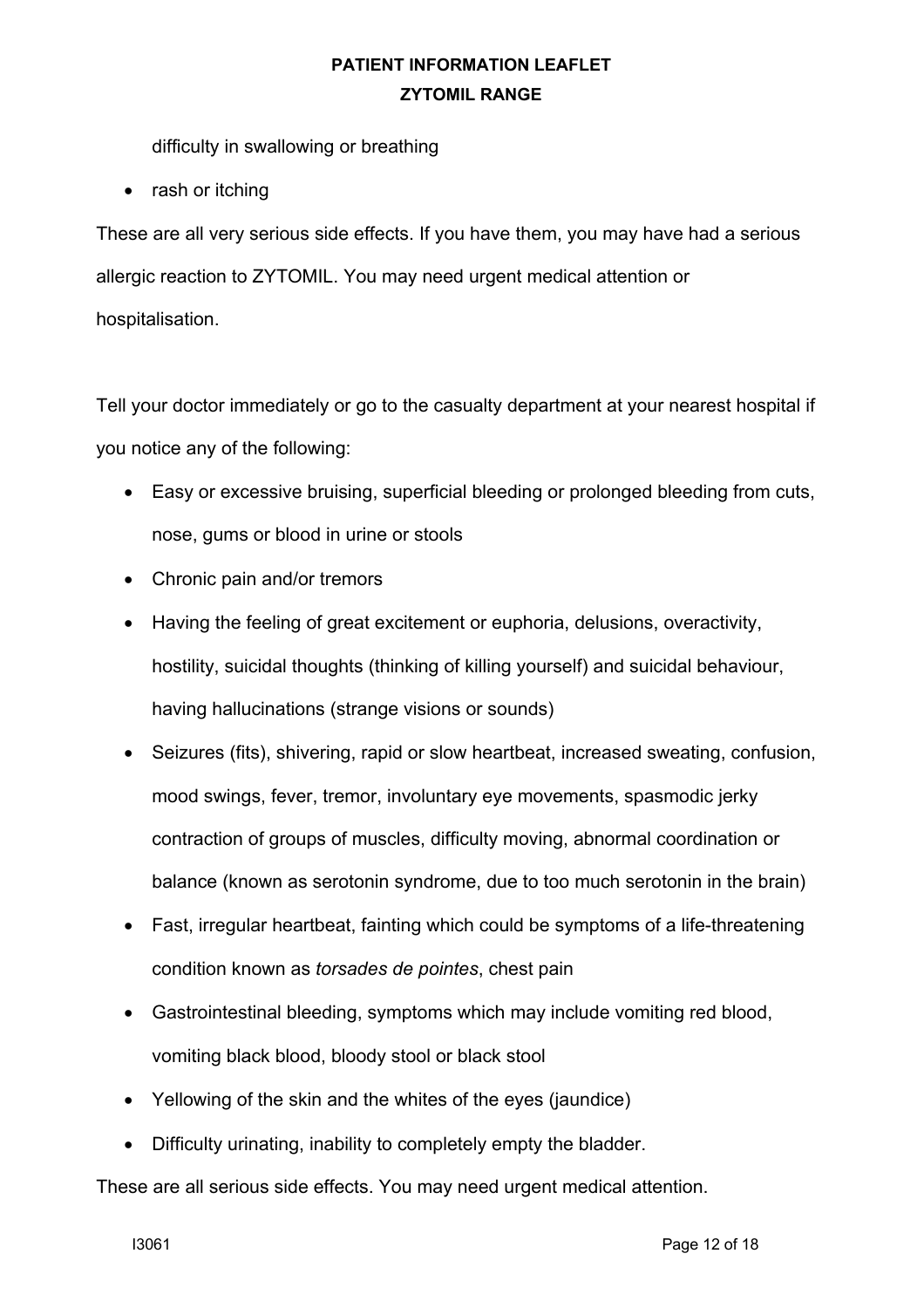Tell your doctor if you notice any of the following:

Frequent side effects:

- Increased or decreased appetite, weight gain
- Feeling anxious, restlessness or need to keep moving, abnormal dreams, decrease in libido
- Sleep disturbance, sleepiness, dizziness, drowsiness, inability to sleep, sensations of tingling, burning, pricking (pins and needles), or numbness
- Sinusitis, yawning
- Nausea, constipation, diarrhoea, dry mouth, vomiting, indigestion
- Increased sweating
- Muscle or joint pain
- Sexual disturbances (delayed ejaculation, problem with erection, decreased sexual drive and women may experience difficulties achieving orgasm)
- Extreme tiredness, raised body temperature (fever).

Less frequent side effects:

- Weight loss
- Involuntary habitual grinding of the teeth (typically during sleeping), feeling agitated, nervousness, panic attacks, feeling confused, aggressiveness, disorientation, feeling in a state in which one's thoughts and feelings seem unreal or not to belong to oneself
- Taste disturbances, sleep disorder, fainting
- Dilation of the pupil of the eye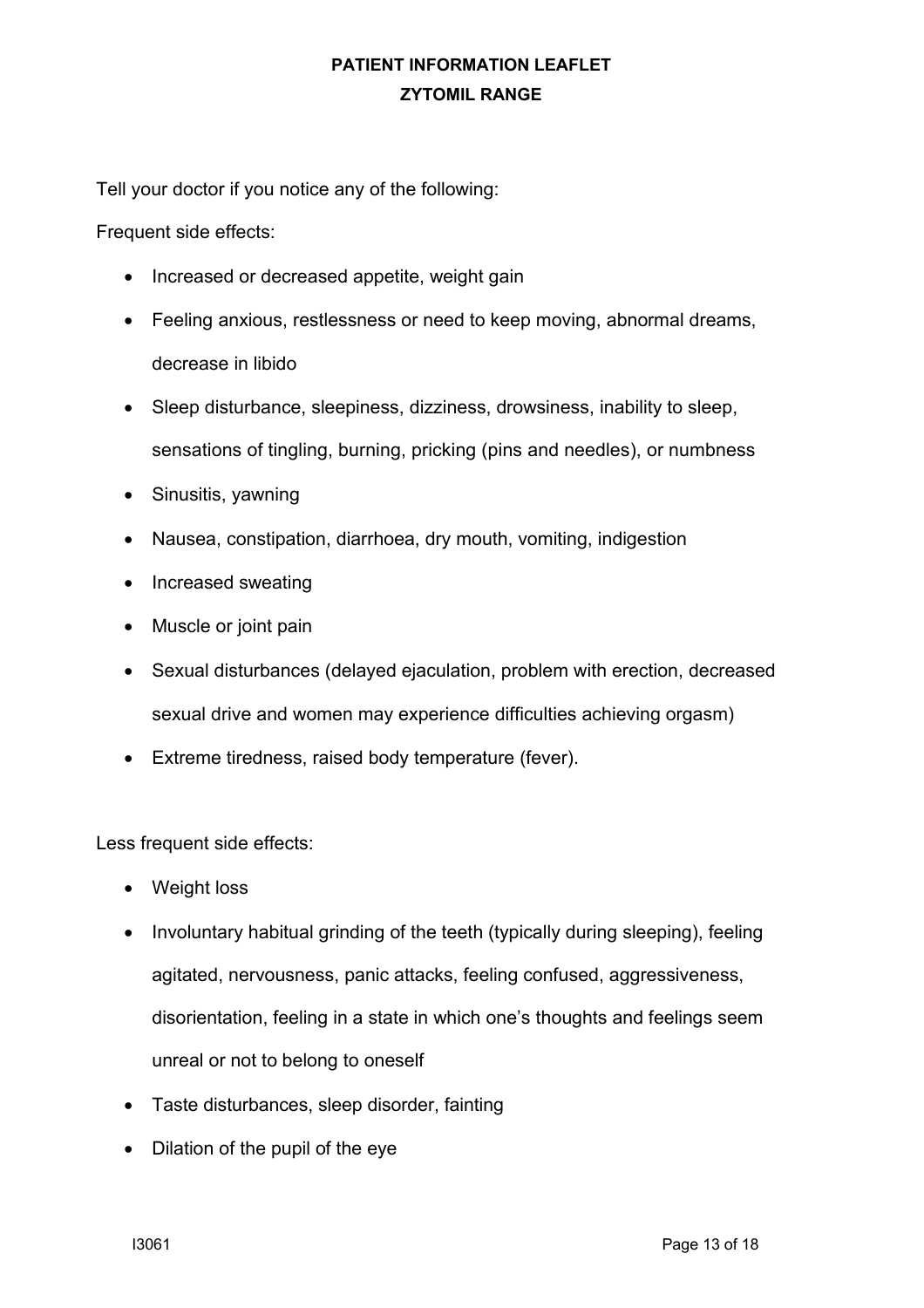- Ringing or buzzing in the ears
- Heartbeat that is faster or slower than normal
- Nasal congestion (stuffy nose), hay fever, flu like symptoms, bleeding from the nose
- Abdominal pain
- Loss of hair, discolouration of the skin resulting from bleeding underneath, typically caused by bruising, rash or red welts on the hands, feet, face or genitals, hives, itching of the skin
- Bleeding from the uterus (womb) that is not associated with menstruation, abnormally heavy or extended menstrual flow
- Fluid retention.

The following side effects have been reported but the frequency for them to occur is not known:

- Heavy vaginal bleeding shortly after birth (postpartum haemorrhage), see section 2 for more information
- Low levels of sodium in the blood (which may result in confusion, seizures, fatigue and low levels of consciousness), loss of appetite
- Headaches, difficulty concentrating, feeling of discomfort, illness or unease, difficulty controlling movement, twitching or abnormal uncontrolled movements
- Blurred or abnormal vision
- Low blood pressure (feeling lightheaded or dizzy when standing up)
- Salivation
- Inflammation of the liver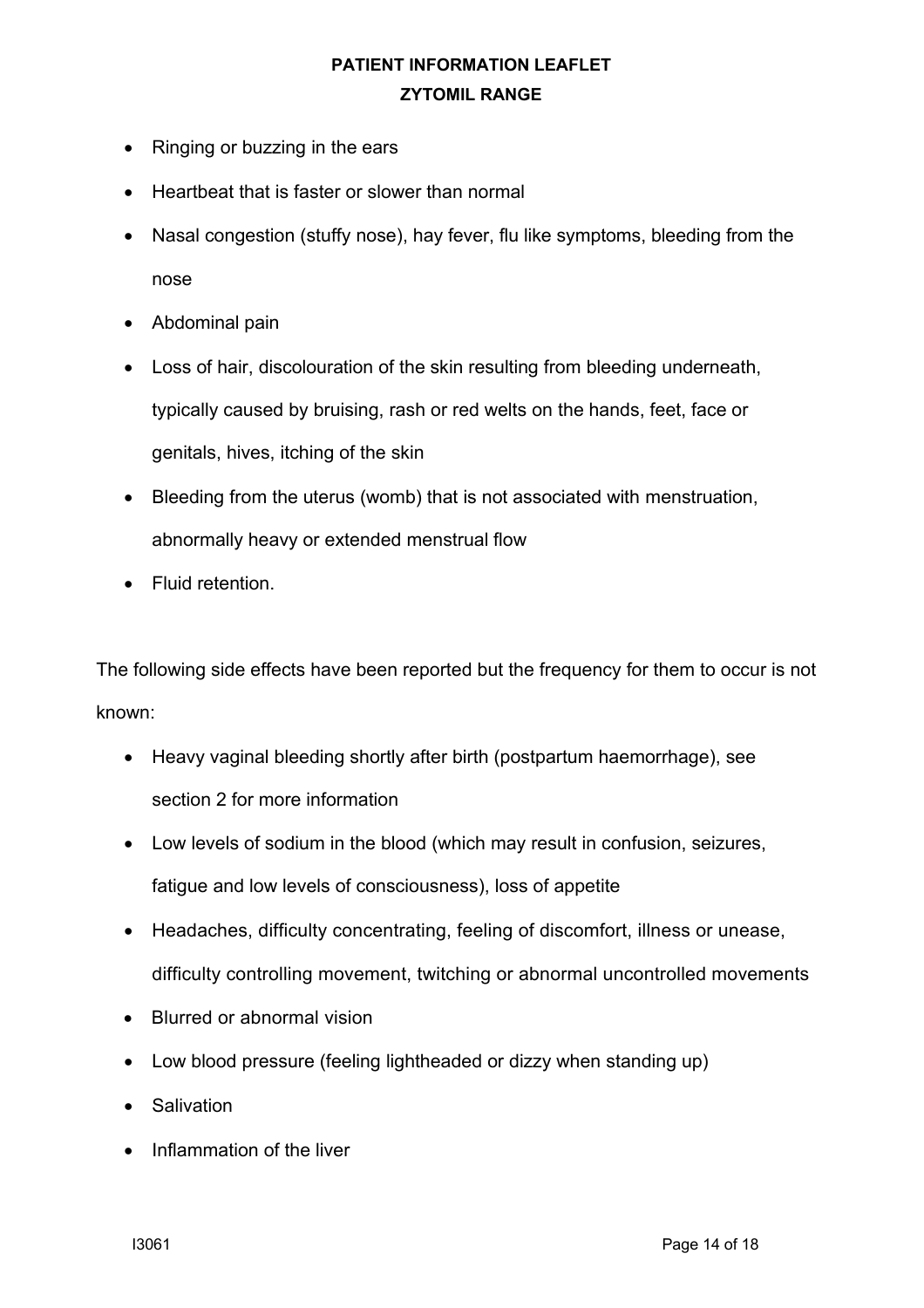- Abnormal physical weakness or lack of energy
- Excessive or inappropriate production of milk, persistent and painful erection of the penis.

If you notice any side effects not mentioned in this leaflet, please inform your doctor or pharmacist.

## **Reporting of side effects**

If you get side effects, talk to your doctor or pharmacist. This includes any possible side effects not listed in this leaflet. You can also report side effects to SAHPRA via the

## "**6.04 Adverse Drug Reporting Form**", found on SAHPRA's

website: www.sahpra.org.za under "online services". By reporting side effects, you can help provide more information on the safety of ZYTOMIL.

## **5. How to store ZYTOMIL**

Store all medicines out of reach of children.

Store at or below 25 °C. Protect from light.

Keep blisters in outer carton until required for use.

Keep bottles tightly closed.

Do not use after the expiry date stated on the carton. Return all unused medicine to your pharmacist.

Do not dispose of unused medicine in drains or sewerage systems (e.g. toilets).

## **6. Contents of the pack and other information**

## **What ZYTOMIL contains**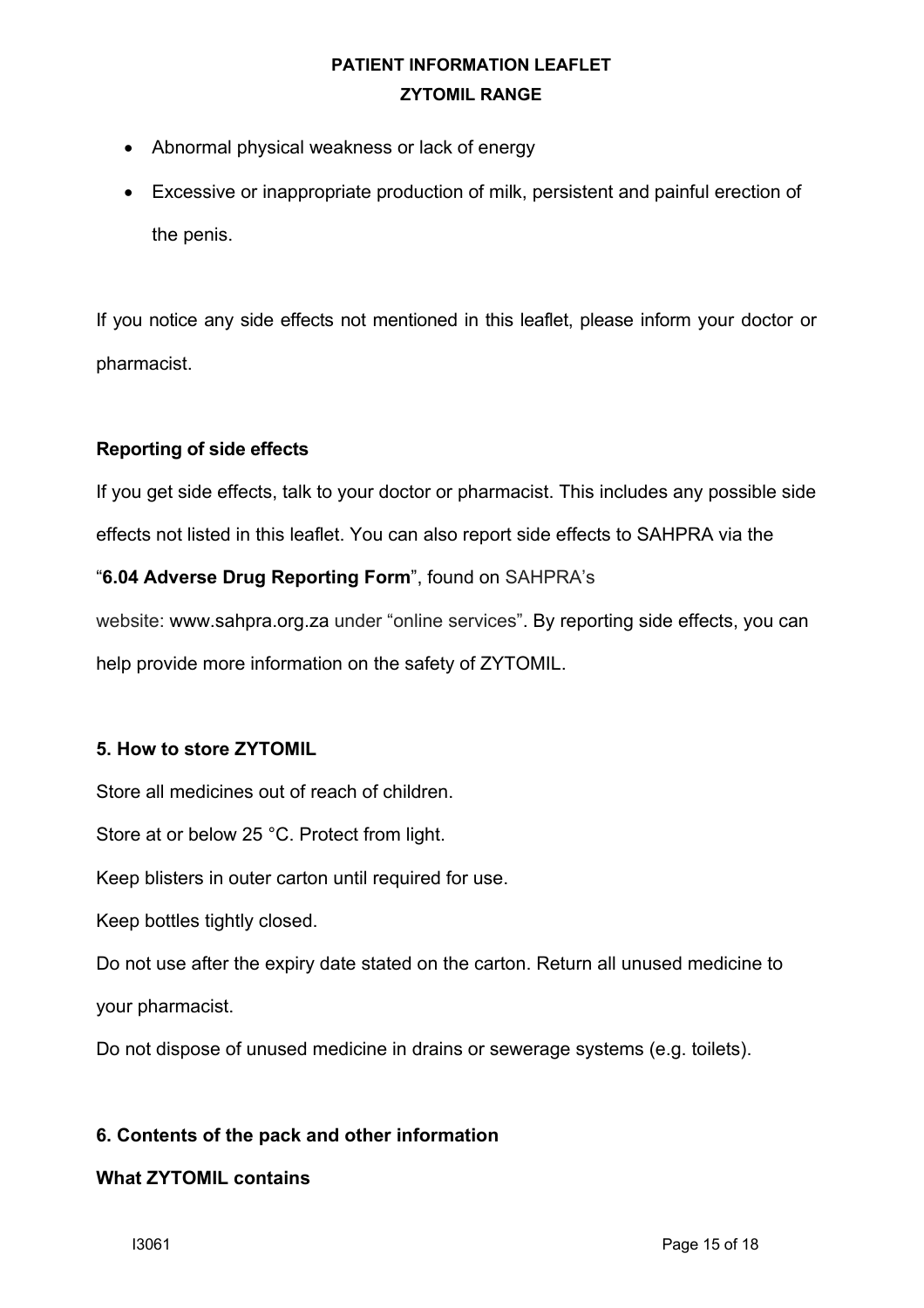ZYTOMIL 5 mg: Each coated tablet contains escitalopram oxalate equivalent to 5 mg escitalopram.

ZYTOMIL 10 mg: Each coated tablet contains escitalopram oxalate equivalent to 10 mg escitalopram.

ZYTOMIL 15 mg: Each coated tablet contains escitalopram oxalate equivalent to 15 mg escitalopram.

ZYTOMIL 20 mg: Each coated tablet contains escitalopram oxalate equivalent to 20 mg escitalopram.

### **The other ingredients are:**

Colloidal silicon dioxide, croscarmellose sodium, hydroxypropyl methyl-cellulose, magnesium stearate, microcrystalline cellulose, polyethylene glycol, talc, titanium dioxide.

## **What ZYTOMIL looks like and contents of the pack**

ZYTOMIL 5 mg: White, oval, coated tablet, debossed with "E" and "C" on one side and nothing on the other side.

ZYTOMIL 10 mg: White, oval, coated tablet, debossed with "E" and "C" divided by a score on one side and "10" on the other side.

ZYTOMIL 15 mg: White, oval, coated tablet, debossed with "E" and "C" on one side and nothing on the other side.

ZYTOMIL 20 mg: White, oval, coated tablet, debossed with "E" and "C" divided by a score on one side and "20" on the other side.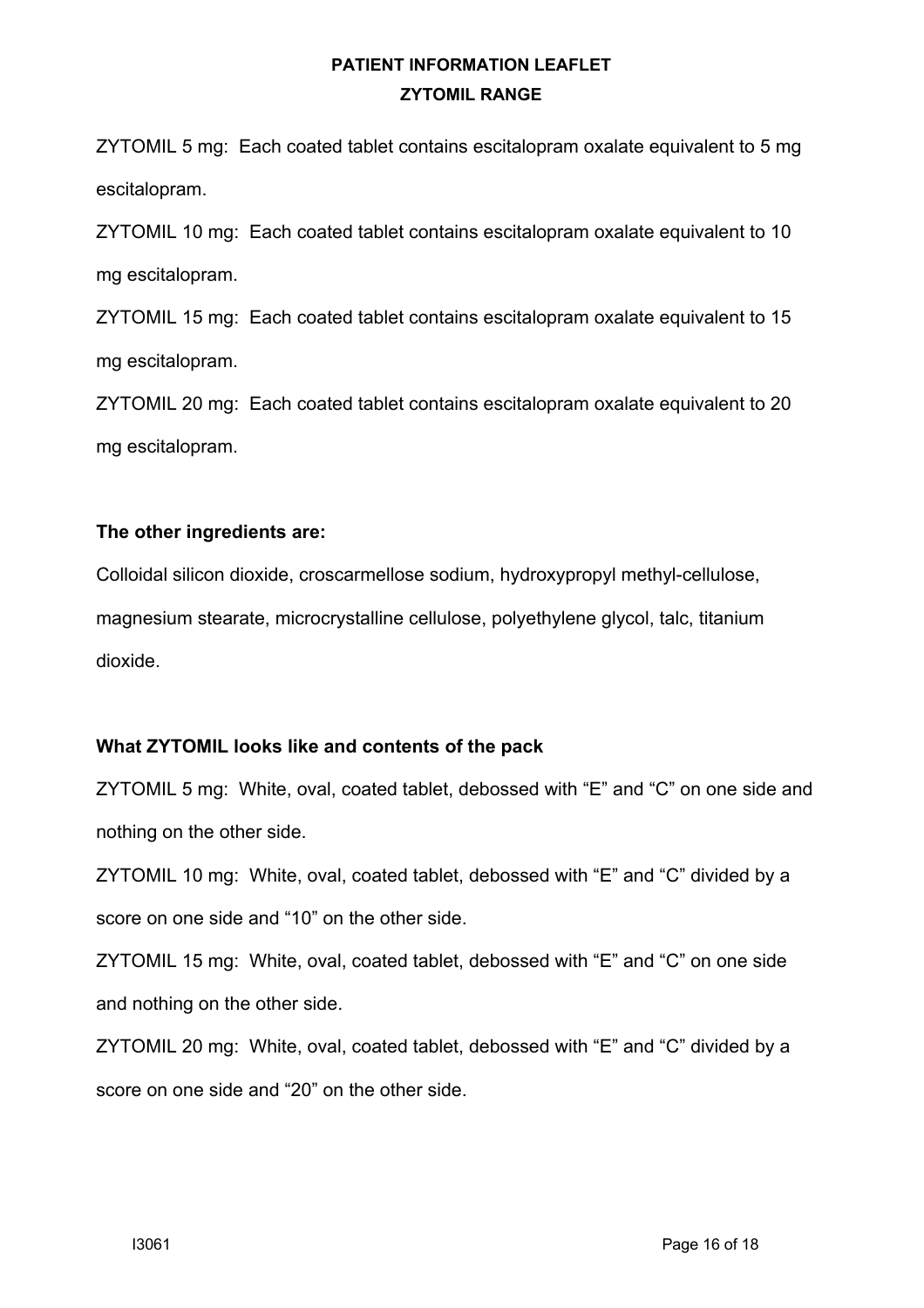ZYTOMIL is packed into hard, silver-coloured aluminium foil / clear PVC/PVDC or PVC/PE/PVDC film blister strips of 3 x 10 tablets each inside an outer cardboard box. ZYTOMIL is also packed into white, HDPE bottles with a desiccant, polyester pharmcoil and a white PP screw cap with 30 tablets inside.

## **Holder of Certificate of Registration**

Pharma Dynamics (Pty) Ltd 1<sup>st</sup> Floor, Grapevine House, Steenberg Office Park Silverwood Close Westlake, Cape Town 7945, South Africa Tel: 021 707 7000

## **This leaflet was last revised in**

14 June 2021

## **Registration numbers**

ZYTOMIL 5 mg: A42/1.2/0911

ZYTOMIL 10 mg: A42/1.2/0912

ZYTOMIL 15 mg: A42/1.2/0913

ZYTOMIL 20 mg: A42/1.2/0914